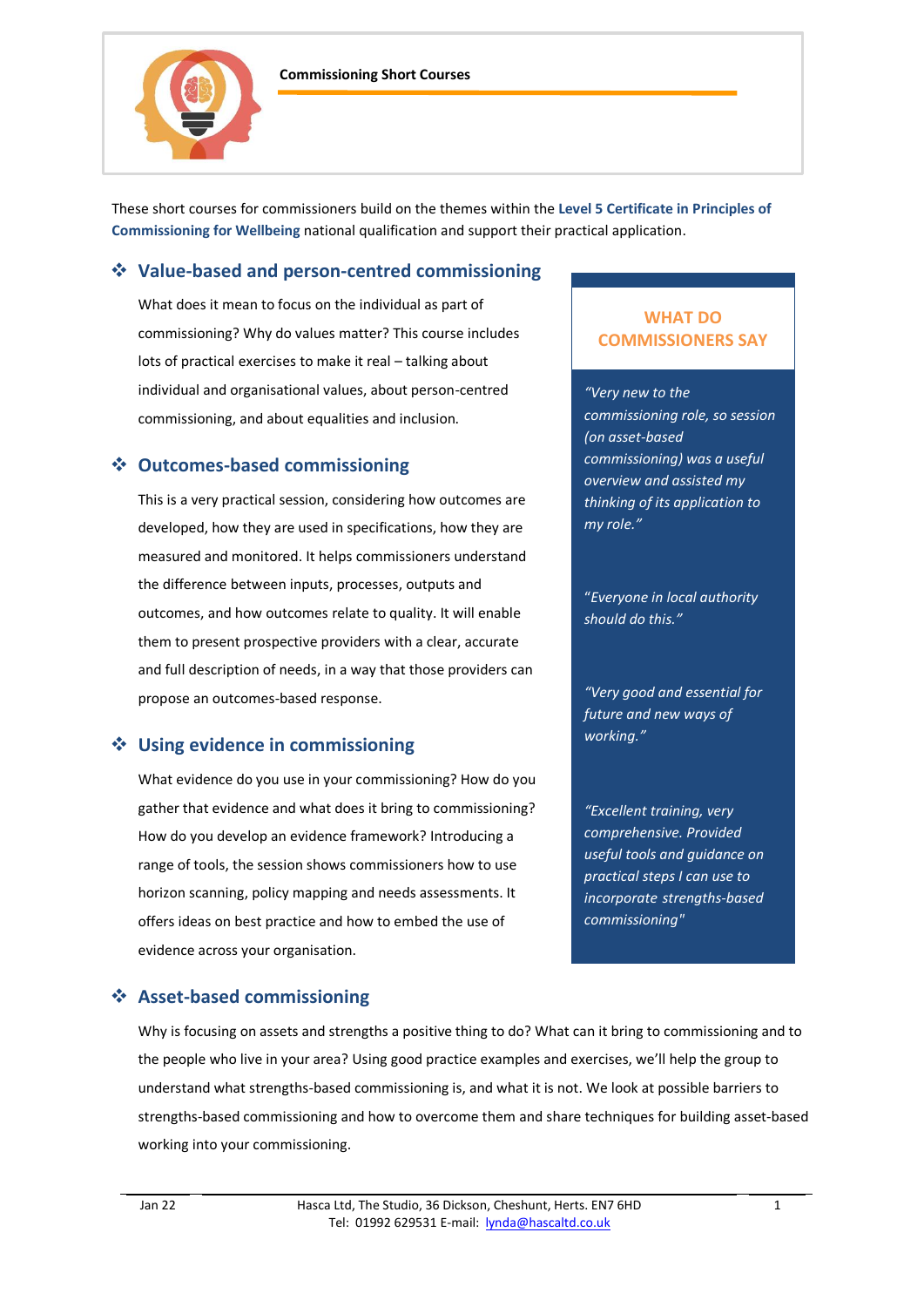

# ❖ **Coproduction**

Jointly delivered with someone with lived experience, this course focuses on how coproduction can work well and what impact it can have across the whole commissioning cycle. It includes lots of exercises and good practice. It gives participants new ideas about how to coproduce, and create opportunities to share resources and skills. We include some of the theory of coproduction, alongside tools and techniques, and the importance of building and maintaining relationships.

### ❖ **Market shaping**

An introduction to market shaping, this course shares good practice, looks at case studies, and gets people thinking about the issues for the market and providers in their area of work. It will help commissioners to understand systems and processes needed to support market shaping, develop strategies for working with providers, and consider what is needed for effective place-based market shaping.

## ❖ **Integration and partnership working**

So much is happening in integration, we know that many commissioners are struggling to keep up with the changes. This course starts off by looking at the national picture, and follows up with local plans. It focuses on the very practical steps that individual commissioners, and the whole commissioning team, can take to embed integrated working at all levels in their work.

> *We can offer additional short courses, tailored to your organisation and region. To discuss, please do contact us.*